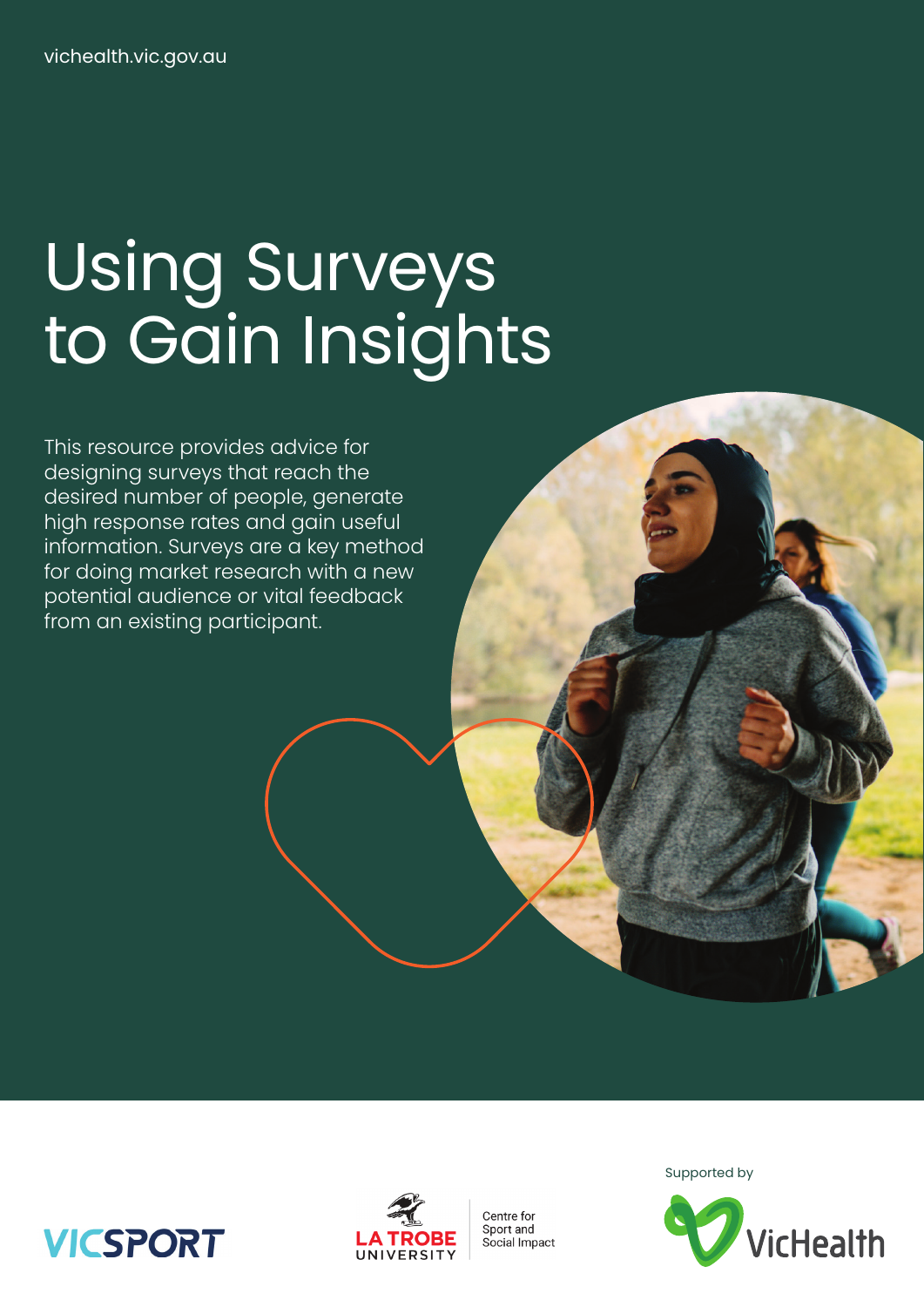## **A survey is:**

- **• A tool to gain quantitative and/or qualitative data**
- **• A set of questions that can be paper based, or online via a computer, laptop or smart phone**
- **• A useful way to engage a large number of people**

Some of the drawbacks of surveys include:

- It can be a challenge to recruit the right people to respond if you are engaging a new target market
- Responses to open-ended questions are often brief
- You don't have the ability to immediately follow up and prompt for deeper insights

Online surveys can be created through several different platforms. While there are free services available, some will require a monthly fee. If your organisation does not already have an account with Survey Monkey or an equivalent platform you may need to do some research and sign up. Some platforms like Google Forms are available for free to not-for-profit organisations through their G-suite business tools.

Make sure you consider your obligations under Australian privacy laws when collecting people's personal information. This should include:

- Advising people how you will be using their personal data (I.e. this might simply be to contact them for a follow up discussion relevant to your research)
- Having a plan for how you will store the data
- Having a plan for when you will destroy the data
- For more information about the Australian privacy principles, [click here](https://www.oaic.gov.au/privacy/australian-privacy-principles/).

## **Tips for designing the survey**

Here are some of the steps to consider when conducting a survey.



#### **1. Set the goal**

Make sure you have a clear goal for what you want to achieve through the survey. Generally, that's about:

- market research for the design of a new product or to reach a new target audience
- gaining feedback on the quality of your existing product (or an element of it) to improve

#### **2. Design the questions**

Develop a draft of the questions you want to ask. There are two key considerations here:

- The information you want to collect
- The overall length of the survey

You will also need to:

- Decide what type of data do you want: quantitative and/or qualitative?
- Ask some demographic questions on any survey – at a minimum ask for age and gender. Consider if the following are relevant, language spoken at home, disability status, Aboriginal or Torres Strait Islander status, LGBTQIA+ status, income level etc.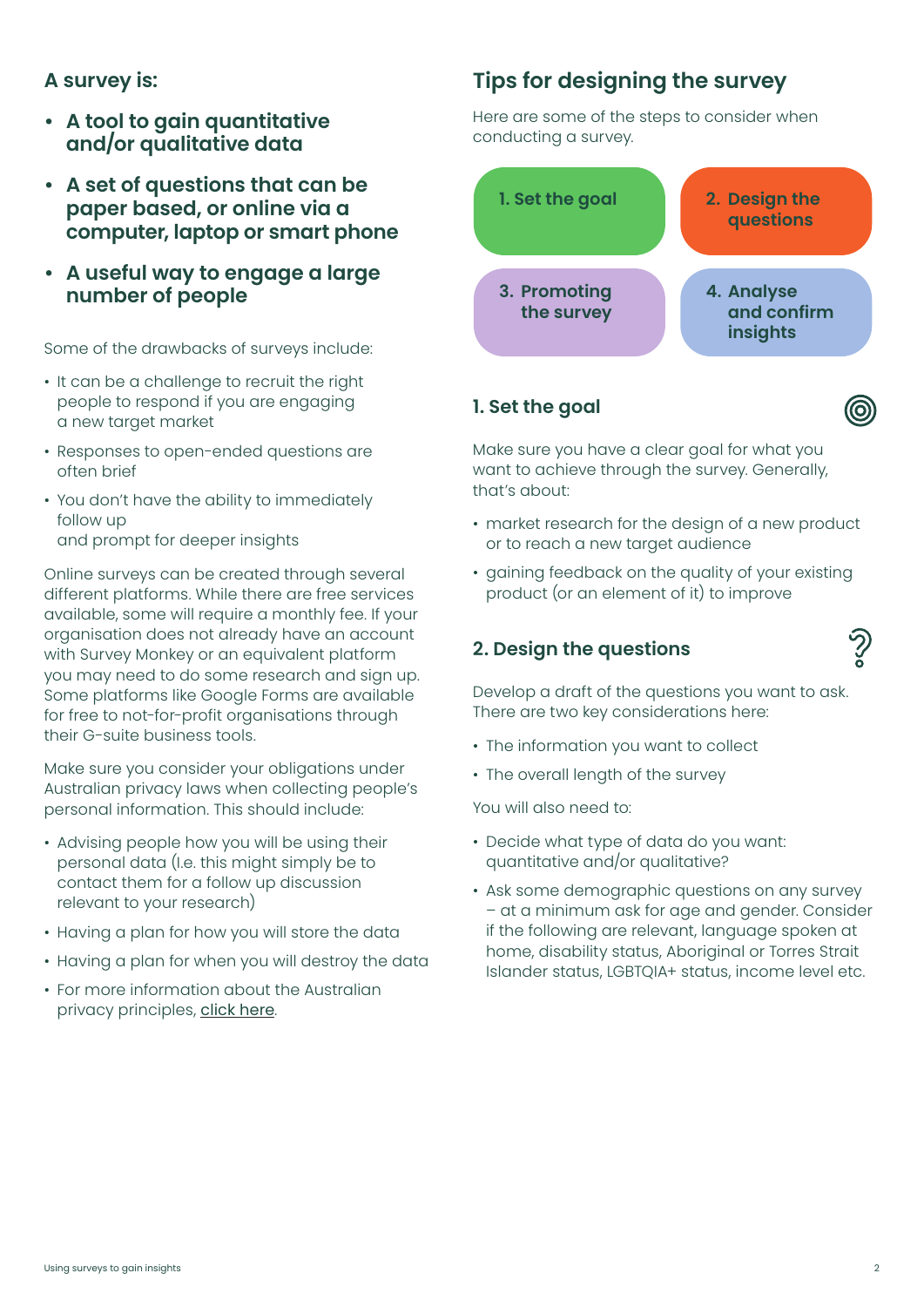## **2. Design the questions** continued



If your survey is for market research purposes, think about the following questions:

- Who is your target audience?
- What information do you know about them? You may like to ask about:
	- Interests
	- Motivations for sport participation
	- Barriers to sport participation
	- Past experiences (in relation to the sport, activity or area you are investigating)
	- Do you have any hypothesis you want to test?
- What are the market trends that you want to explore further with the target audience?

If your survey is for feedback on your product, you may like to ask about:

- Overall customer satisfaction
- An element of the experience you want feedback on, such as:
	- the coach or deliverer
	- how the person was welcomed
	- whether the participant is considering returning
	- favourite part of the experience
	- least favourite part of the experience
	- suggestions for improvement
- Specific information required by a funding partner
- Information for internal reporting (such as KPIs for the Board)

Keep the length short, focus on the most vital questions. *Research by Survey Monkey has found the longer the survey is, the more likely it will be that people do not complete it. Completion rates have been found to dip for surveys longer than 7-8 minutes.* Moreover, the more questions the survey has, the less time people will spend responding to each question. You can read more about the ideal survey length [here](https://www.surveymonkey.com/mp/sample-size-calculator/). Overall, you need to balance the length of the survey with your data collection goals.

If you understand the size of the target market, you might set a goal for the sample size you want to collect. Survey Monkey has a useful online sample size calculator [here](https://www.surveymonkey.com/mp/sample-size-calculator/).

#### **Survey design tip – the user experience**

In addition to the survey questions and length it is good to consider the experience people will have completing the survey. Consider the following:

- What questions can you ask early on to draw out passionate responses?
- How can you let people 'tell their story' through the flow of questions?
- Which questions will lead to more honest answers?
- Is the language easy to understand?
- Are the questions clear? Ambiguous questions will impact your ability to draw conclusions (and gain or confirm insights). Avoid asking double-barrelled questions. This means avoid asking two questions in one.
- For important topics you may need to ask the question in different ways to be sure of the results.

Most survey platforms have features to display the percentage completed so the users know how long they have left. Through survey design, you want to maintain the interest the person has demonstrated by opening the survey and foster feelings of motivation and interest the whole way through. Do this by considering how the likely responses to each question will be a natural flow from previous questions.

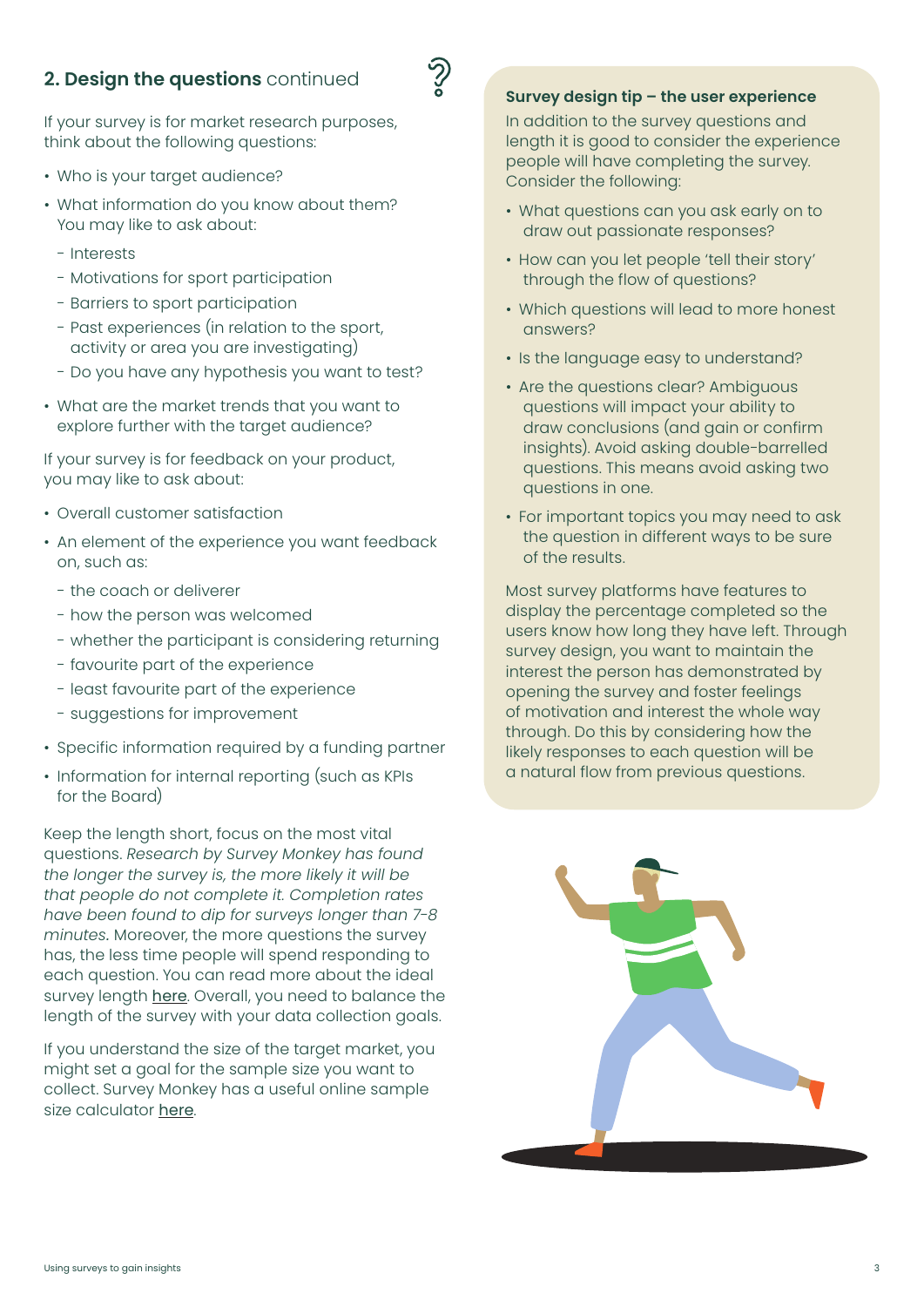#### **Customer satisfaction score**

A customer satisfaction score is a good option to gain feedback on the quality of the product.

To generate a customer satisfaction score you could ask a question like "how would you rate your experience with (product/ program)?" or "Overall, how satisfied were you with your experience during (product/ program)?"

The rating scale can be 1-3, 1-5 or 1-10. You can add your own description of the scale, e.g. 1="Very Unsatisfied" and 5="Very Satisfied".

The result will be an average score up to 3, 5 or 10 which you can use to:

- Assess whether the program is meeting the participant's experience expectations
- Track changes in the score over time
- Assess whether tweaks made based on feedback are increasing overall satisfaction levels

Consider asking specific satisfaction score questions about different elements of the product or experience, e.g. "how satisfied were you with:

- The location?
- The timing of the program?
- The communication style of the deliverer?
- The activities?"

#### **3. Promoting the survey**

The way you promote the survey is just as important as the survey design. Consider the following:

- If researching a new market, your membership database and social media channels are **highly unlikely** to reach the right people, because your database contains people already engaged in your sport.
- You could reach a new market by sharing the survey through personal or professional networks, to the databases of partner organisations, or by paying for the recruitment of participants via a panel using a market research company.
- Consider offering incentives. These should be general incentives that most people would use, like a retail voucher. In a community sport context, it is unlikely you would have the resources to reward every respondent, so consider offering a prize draw.
- Ensure the messaging you put out to promote the survey clearly communicates the aims of the research and targets the motivations of potential respondents.
- Think about some of the motivations you could tap into – people might be happy to respond if they feel they are helping out a community organisation, if the research could lead to new products for them, fix issues they have with products and if they are passionate about sharing their experiences.
- You may like to explain if the results will be shared (in consolidated form) with respondents. If you do share responses, you may like to demonstrate actions you will take based on feedback.